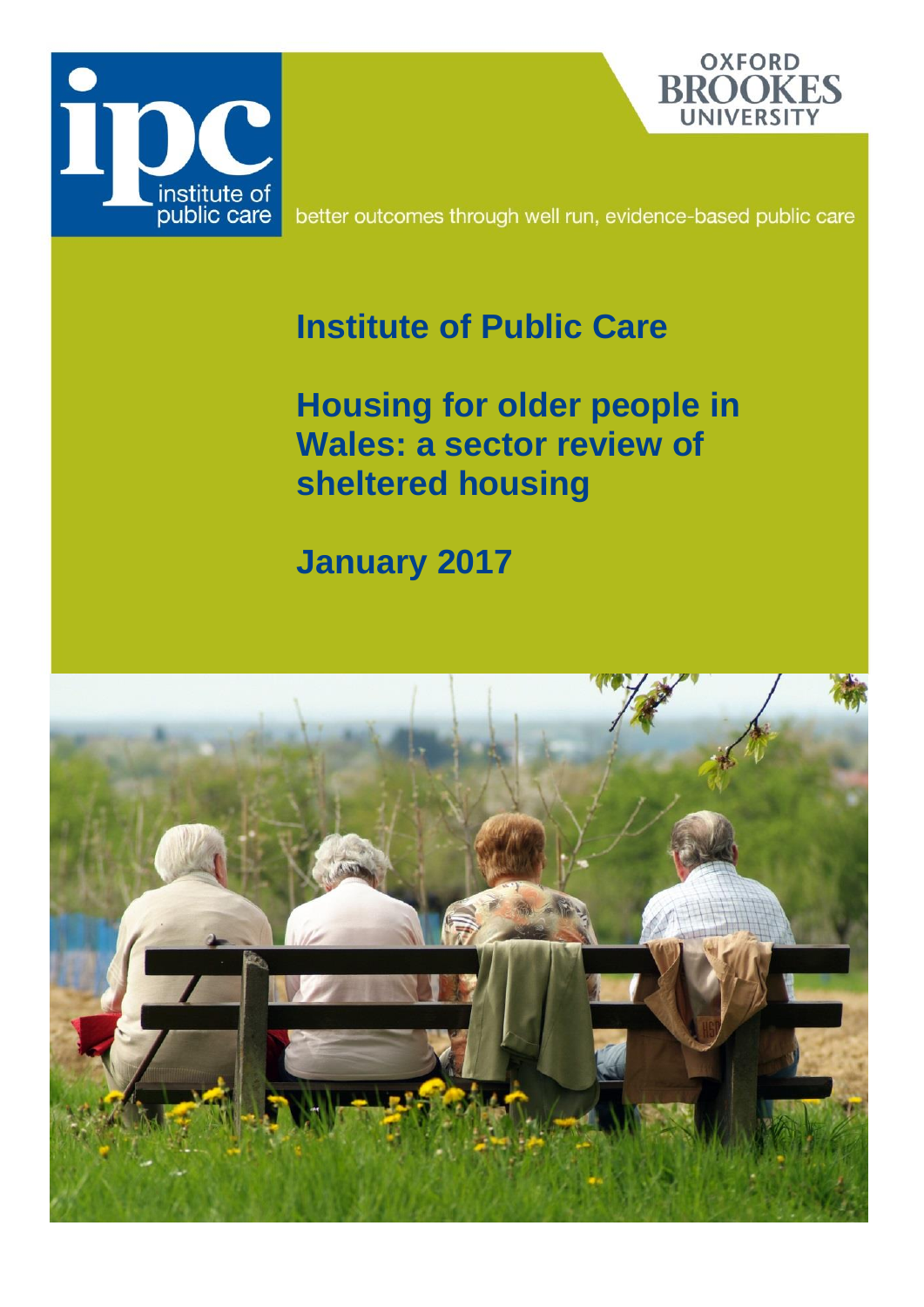## **Institute of Public Care**

## **Housing for older people in Wales: a sector review of sheltered housing**

## **Report**

## **1 Introduction**

There has been increasing attention given recently to the potential of housing and housing related services to contribute to the health and well-being of older people in Wales, both now and in the future. This attention has tended to focus on the role of extra care housing with less consideration given to the existing significant stock of sheltered housing across the country. Given this, the Institute of Public Care at Oxford Brookes University (IPC) has carried out a rapid sector review to provide some insight into the current challenges and opportunities presented by this form of housing for older people, so as to ensure a better understanding of its potential in the current strategic environment and how this potential could be better realised. This review is intended to complement the two related reviews carried out recently by IPC: [Extra Care Housing](https://ipc.brookes.ac.uk/publications/publication_826.html) in [Wales: A state of the nation report](https://ipc.brookes.ac.uk/publications/publication_826.html) (for the Housing LIN) and [The Care Home Market in](https://ipc.brookes.ac.uk/publications/publication_840.html)  [Wales: mapping the sector](https://ipc.brookes.ac.uk/publications/publication_840.html) (for PPIW).

This has been a rapid and high level review which has drawn on the views of a small number of providers and commissioners of sheltered housing to inform recommendations developed by IPC. These views were gathered in both face-to-face and telephone interviews in November – December 2016. All contributions have been anonymised, but thanks are given to contributors for providing their expertise and time (see end of the report for details).

## **2 Background**

"Sheltered housing" is a form of specialised housing for older people that dates back to the Middle Ages with the development of Almshouses, but has moved on over time to offer a varied but not always modern form of housing for older people.

So, much was developed at a time when it was seen as "*part of a continuum sitting between general needs housing and the higher care provided in residential care homes; it focused on people with lower needs, who often moved in soon after retirement*" 1 .

However, changing demographics and expectations, alongside a shift towards enabling people to remain living within their own homes, has presented this model of housing with a variety of challenges. Given that the current stock of sheltered housing is probably the highest value asset predominantly owned for older people in the public

<sup>&</sup>lt;sup>1</sup> Bligh, J & Kerslake (2011) A Strategic Housing for Older People Resource Pack. Housing LIN and ADASS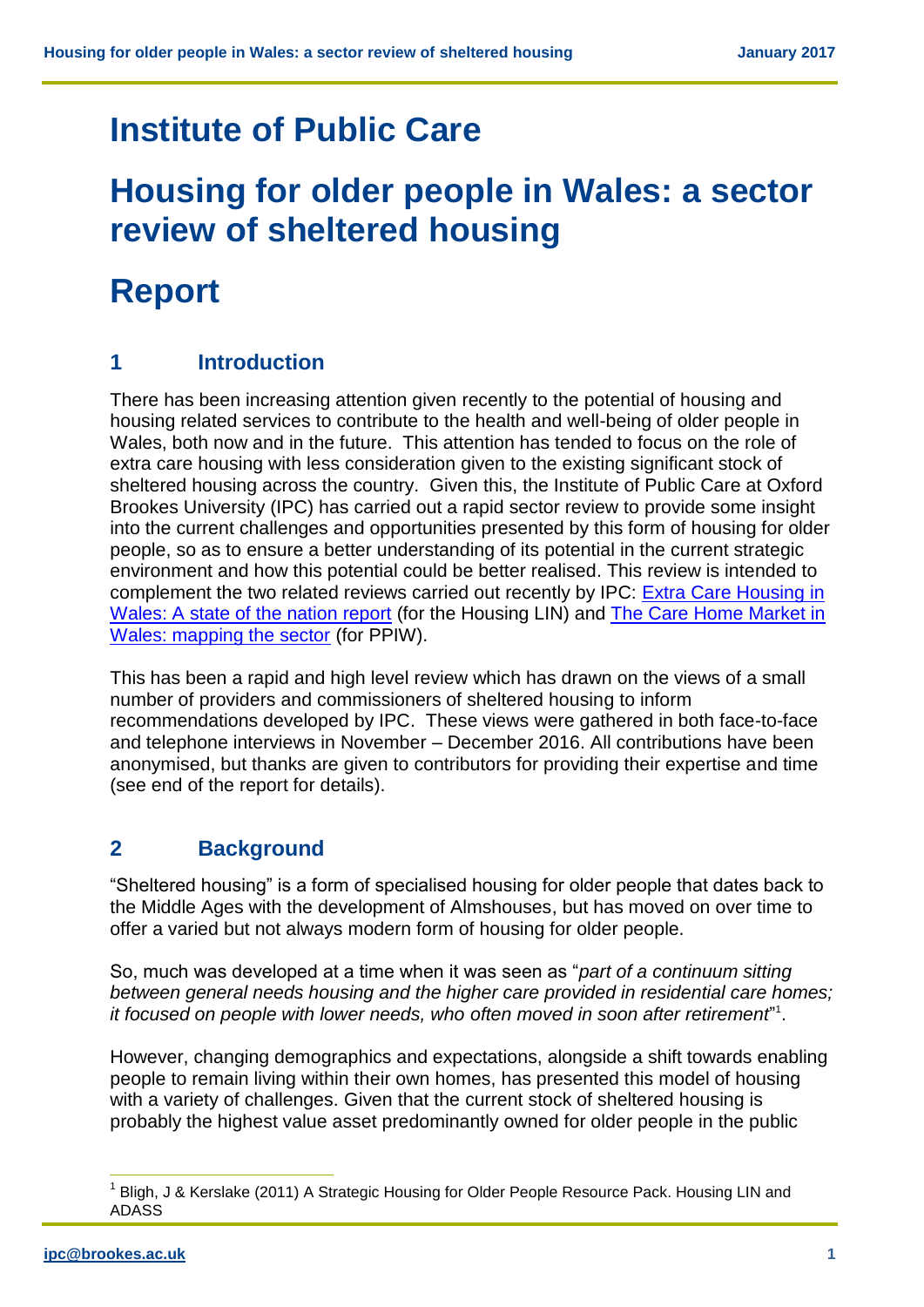domain, then the quality of that stock and how that asset is used is critical. Once spent there is unlikely again to be an investment of equivalent value.

There are two types of housing traditionally described as "sheltered housing", although this differentiation has become blurred and may not always be apparent to existing or potential residents and their families.

**Category 1 housing:** this is typically housing which is designed as a community for older people (although may or may not meet current expectations around design), and may have an alarm system but would not have other support services provided. Often this consists of a cluster of bungalows, or a small block of flats, but it takes many different forms.

**Category 2 housing:** this typically includes some form of housing related support as well as an alarm system; often, but not always, it would include communal facilities such as a communal lounge.

In addition to these "categories" of sheltered housing, it is important to be aware of the provision of housing that has been designated for older people: this designation focuses on how the housing is allocated (ie to people over a certain age, normally 55), but with no other specialist older people services necessarily attached to it. This review has not specifically sought information on this type of housing, but it does play a part in any local market for housing for older people.

## **3 Policy drivers**

#### **3.1 Demographic trends**

The demographic trends across Wales are well known, with a significant proportion of the population being over retirement age (more so than elsewhere in the UK), and with this proportion expected to increase over time<sup>2</sup>. Projections suggest an increasing proportion of older old people amongst this population group, with the potential implications of this for demand on health and social care services. This projection also has implications for demand for sheltered and other forms of housing for older people which may not meet accessibility or other standards, or be otherwise fit for the future. It should be noted that the picture is not consistent across Wales and from the interviews, it is clear that local characteristics and trends need to be explored and understood.

### **3.2 Current policy drivers**

There is a clear acknowledgement in Welsh policy of the importance of housing for older people in promoting their health and well-being, although less emphasis has been given to the need to develop aspirational forms of housing for this population group.

 $\overline{a}$  $^{2}$  See, for example, Public Policy Institute for Wales (2015) Housing for Older People in Wales: an evidence review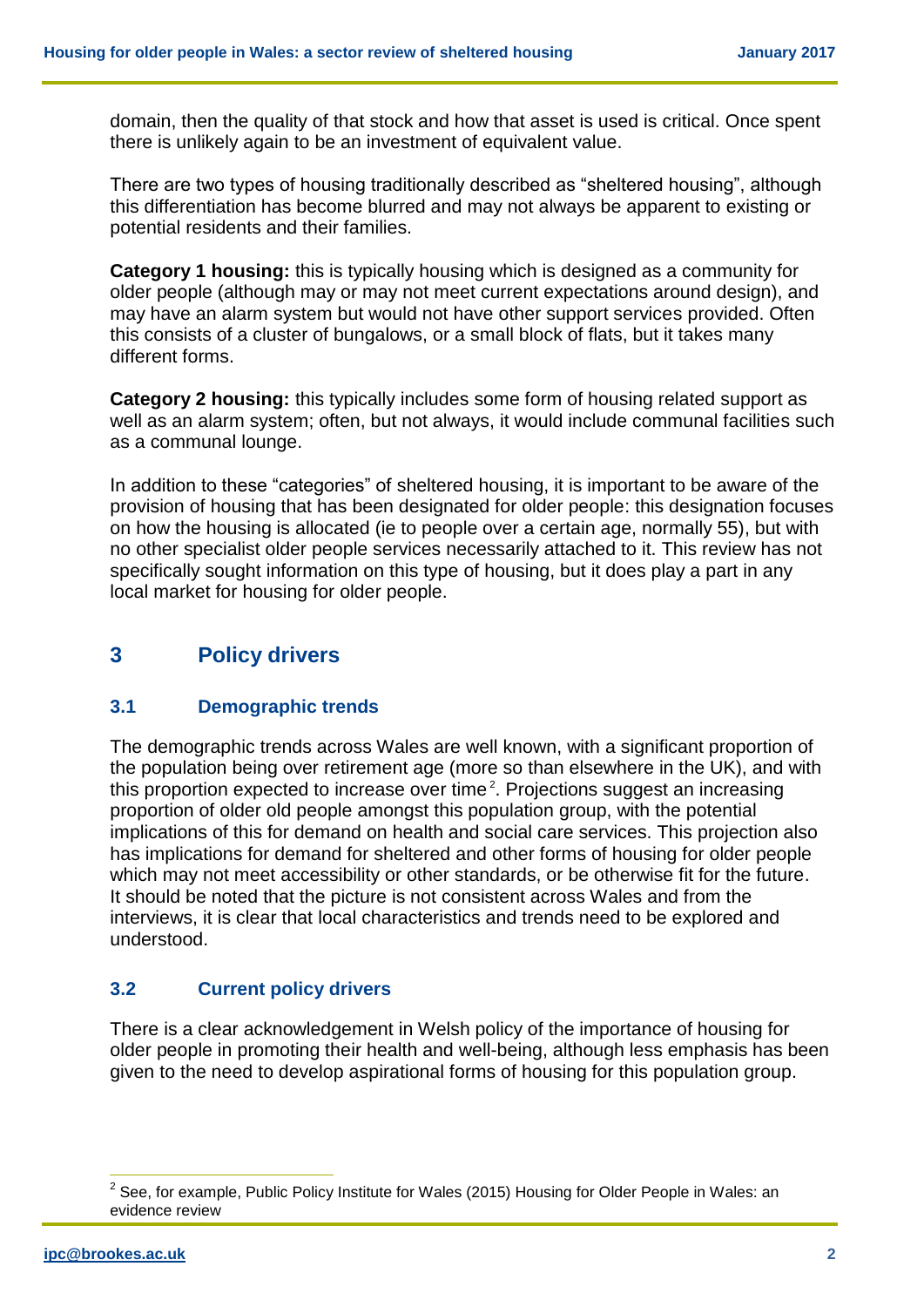The Strategy for Older People in Wales sets out the ambition that "*older people have access to housing and services that supports their needs and promotes their independence*."<sup>3</sup>

In addition, one of the outcomes within the recent National Outcomes Framework for people who need care and support, and for carers who need support (March 2016) is:

*"I live in a home that best supports me to achieve my well-being."*

The Welsh Housing Quality Standards requires all social landlords to improve their housing stock to an acceptable level by 2020<sup>4</sup> : "*we believe that everyone in Wales should have the opportunity to live in a good quality home within a safe and secure community*". As at March 2016, 79% of all social housing meets these standards, however within that figure 96% RSL properties meets standards against 54% local authority properties. <sup>5</sup> This differential is likely to be a reflection of the age and condition of local authority stock, and is an issue that is highlighted within the review. However, this Standard takes a relatively constricted view of the potential needs of the older resident, requiring that "*the accommodation provided within the dwelling should, as far as possible, suit the needs of the household (eg specific disabilities)".* Examples include:

- The dwelling should provide sufficient space needed for everyday living and be *appropriate for household numbers.*
- *Dwellings should have rooms that can accommodate sufficient furniture and circulation space to meet the needs of the residents. Circulation space should not be reduced to the point where rooms are cramped and inconvenient.*
- *A lack of storage can impede upon the actual space dwellings provide for everyday living.*
- *Where existing dwellings are intended for residents with specific needs, they should, wherever possible, be improved so that the layout of the dwelling reflects current good practice.*
- *All necessary aids and adaptations to meet the specific requirements of any residents, including those with disabilities, should be provided.*
- The quality of housing provided by landlords is not only affected by the dwelling *itself, the area outside a dwelling is equally important.*

If housing for older people, including sheltered housing, is to reflect the aspirational needs and expectations of current and future older people in Wales the development and adoption of a more aspirational standard for all forms of housing for older people would seem advisable, potentially reflecting the HAPPI principles<sup>6</sup>. The latter set out not only the minimum standards for accommodation and services but aim to set a benchmark that will render accommodation fit for the future aspirations of its intended customers.

 $\overline{a}$  $3$  Welsh Government Strategy for Older People in Wales 2013 – 2023 p13

<sup>4</sup> http://gov.wales/topics/housing-and-regeneration/housing-quality/welsh-standard/?lang=en

<sup>5</sup> Welsh Government First Statistical Release (October 2016) Welsh Housing Quality Standards as at 31 March 2016

 $^6$  So, for example All Party Parliamentary Group on Housing and Care for Older People (2016) Housing our Ageing Population: Making Retirement Living a Positive Choice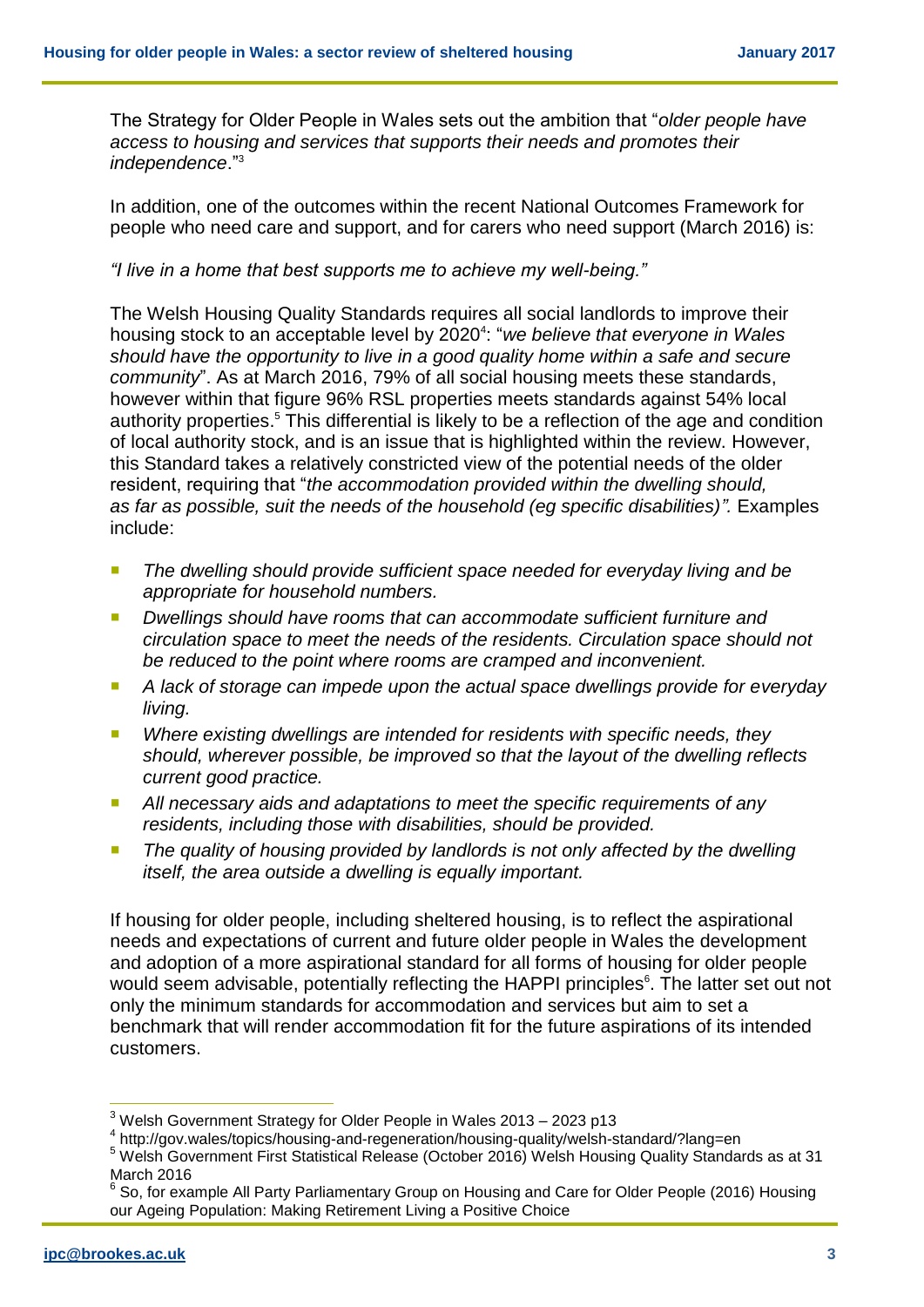The availability of capital funding in the form of grants from Welsh Government is constrained, however the Cabinet Secretary has said that "*the £1.3bn allocated over the term of this government to support the delivery of 20,000 affordable homes and complete the task of meeting the Welsh Housing Quality Standard highlighted the government's ambition in this area*" 7 . The move towards whole system working, and in particular the partnership agenda across health and social care, creates the potential to develop joint funding approaches or to tap into other resources such as land, however this potential opportunity needs to be seen in the context of the current financial climate.

Most importantly, this review has been carried out at a time of change and uncertainty particularly in terms of the revenue funding for sheltered and other forms of supported housing and this is impacting on strategic planning and decision making. As noted elsewhere in this paper, there is considerable concern about the impact of the Local Housing Allowance alongside potential cuts in Supporting People grants. It is described at a UK wide level in the research review of supported housing (including sheltered housing) for the Department of Work and Pensions<sup>8</sup>: participants highlighted the potentially significant impact of the Local Housing Allowance cap on the stability and sustainability of the sector and identified the following considerations for long-term stability which are relevant to this review:

- *A clear but flexible definition of supported housing, which focuses on users and outcomes, rather than provider type and housing model;*
- *A stable and secure funding system for both housing and support costs that allows commissioners and providers to plan strategically and with certainty;*
- *A stronger role for broad local partnerships to coordinate the funding, strategy and delivery of supported housing alongside the integration of health and social care and other local preventative initiatives;*
- *A more consistent approach to regulating supported housing and monitoring quality and value for money, especially in England; and*
- *A well-planned and communicated transition process to any new funding system.*

The trends in other markets are also relevant, particularly that of care homes and extra care housing. For example, where sheltered housing provides an attractive, age friendly environment in which care and support can be delivered as needed by individual residents, this could and should affect demand for residential care. Alternatively, where there is significant extra care housing development in an area where sheltered housing is of poor quality, this is likely to impact on demand for the sheltered housing and should be taken into account in considering its future role within that community. Sheltered housing is one part of a wider "accommodation" offer for older people with a variety of care and support options.

Other changes within local communities will also have an impact on sheltered housing, so for example the decline in local facilities and amenities such as post offices and shops will make the location of sheltered housing less appropriate for its older residents, particularly where public transport is poor.

<sup>&</sup>lt;sup>7</sup> http://gov.wales/newsroom/housing-and-regeneration/2016/161102-carl-sargeant-sets-out-plans-todeliver-20000-affordable-homes/?lang=en 8

Blood, I et al (2016) Supported accommodation review: The scale, scope and cost of the supported housing sector Department of Work & Pensions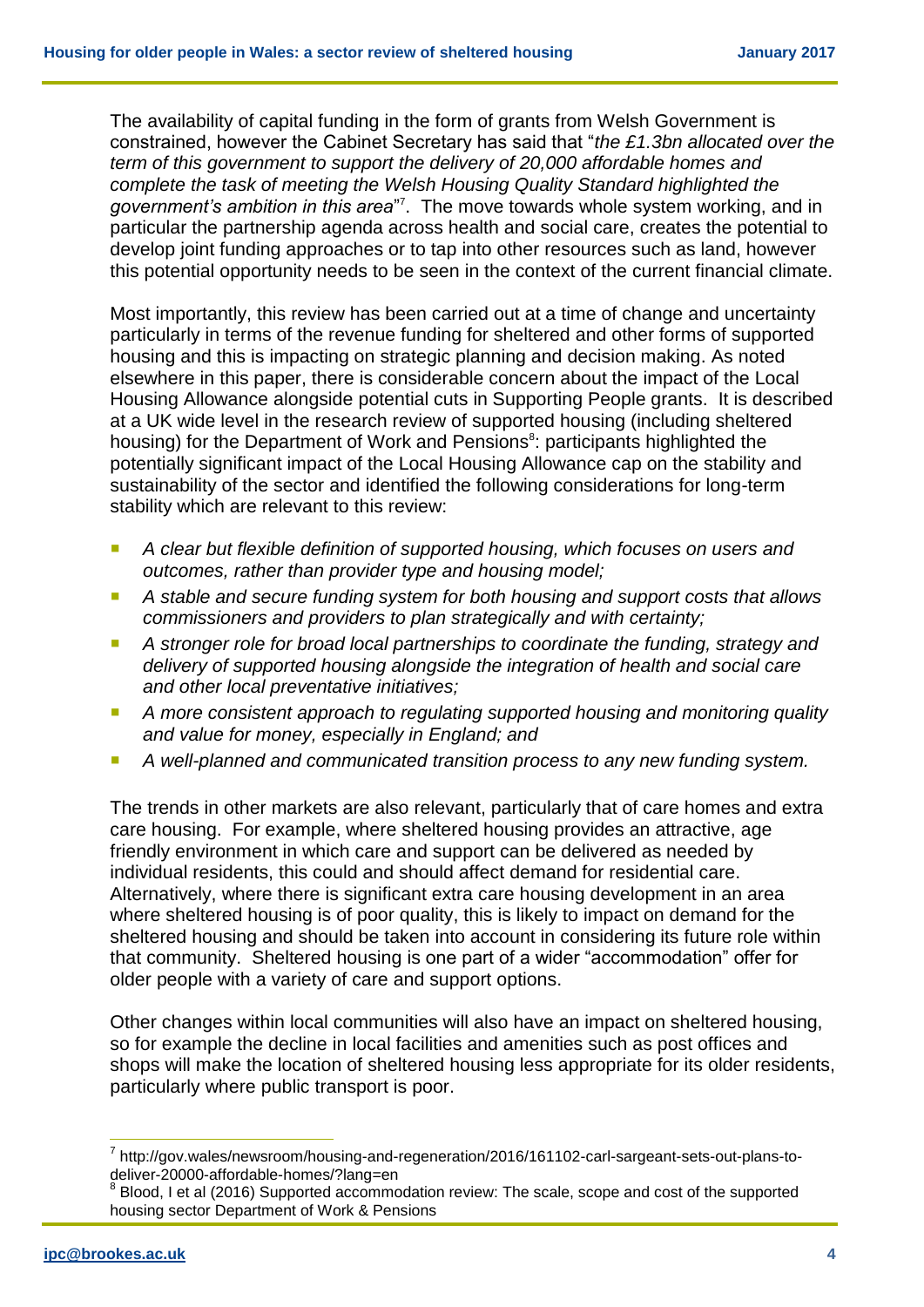## **4 Current market**

## **4.1 A range of providers**

Housing associations (or registered providers) and local authorities provide sheltered housing within the social housing market in Wales; in some cases the provision has been part of a stock transfer. This rapid review has not included the private sector at this stage, but private provision is understood to be relatively limited, particularly in the context of the numbers of older owner occupiers across the country.<sup>9</sup>

There is variety in the degree to which individual housing organisations focus on provision for older people, so in some cases this is the sole focus for specialist organisations, or forms a significant part of an organisation's provision; in other cases it is a relatively small element of an organisation's overall housing portfolio. Within those organisations involved in this rapid review the percentage of total stock that was sheltered housing ranged from less than 10% to more than 40%. This has implications for how and to what degree services are being actively reviewed, modernised and developed. It also has implications for the affordability for individual organisations of carrying out extensive refurbishments and remodelling exercises, and the timescales within which such exercises can be delivered.

Many of the providers are working across a number of local authorities, and in some cases across regions. Given the different approaches being taken to taking a strategic view of housing for older people by local authorities this does create challenges for housing associations seeking clear guidance, or seeking to work co-productively to review and improve provision. This variance is likely to become more problematic when the implications of changes to revenue funding are better understood, and regions or local authorities seek to make best use of the assets within their areas.

### **4.2 Level of supply**

Sheltered housing forms a relatively small proportion of overall social housing: "*The most recent data suggests that there are 189,905 units of general needs housing stock, 34,277 units of supported including sheltered stock and 2,041 units of extra care stock*."<sup>10</sup> The same report suggests that the majority of these are rented, with a small number of shared ownership and leasehold, but acknowledges this is based on old data. The level of understanding at a local level of current supply is unclear, but this is clearly an area where the development of strategic approaches will require a robust understanding of what provision there is currently, as well as what outcomes are being delivered.

The spread and level of sheltered housing varies across Wales and is not necessarily in line with current numbers of older people within local populations, reflecting changing demographics and strategic approaches to housing for older people. The table below provides sample information to highlight the spread across the country of sheltered housing with the lowest provision per 1,000 people aged 65 plus in Torfaen, and the highest in Flintshire. It should be noted that this looks at the population over 65, whereas many schemes are let to people over 55; this does not include schemes which

 $9$  See discussion in Extra Care Housing in Wales: a State of the Nation report.

 $10$  Public Policy Institute for Wales (2015) Housing for Older People in Wales: an evidence review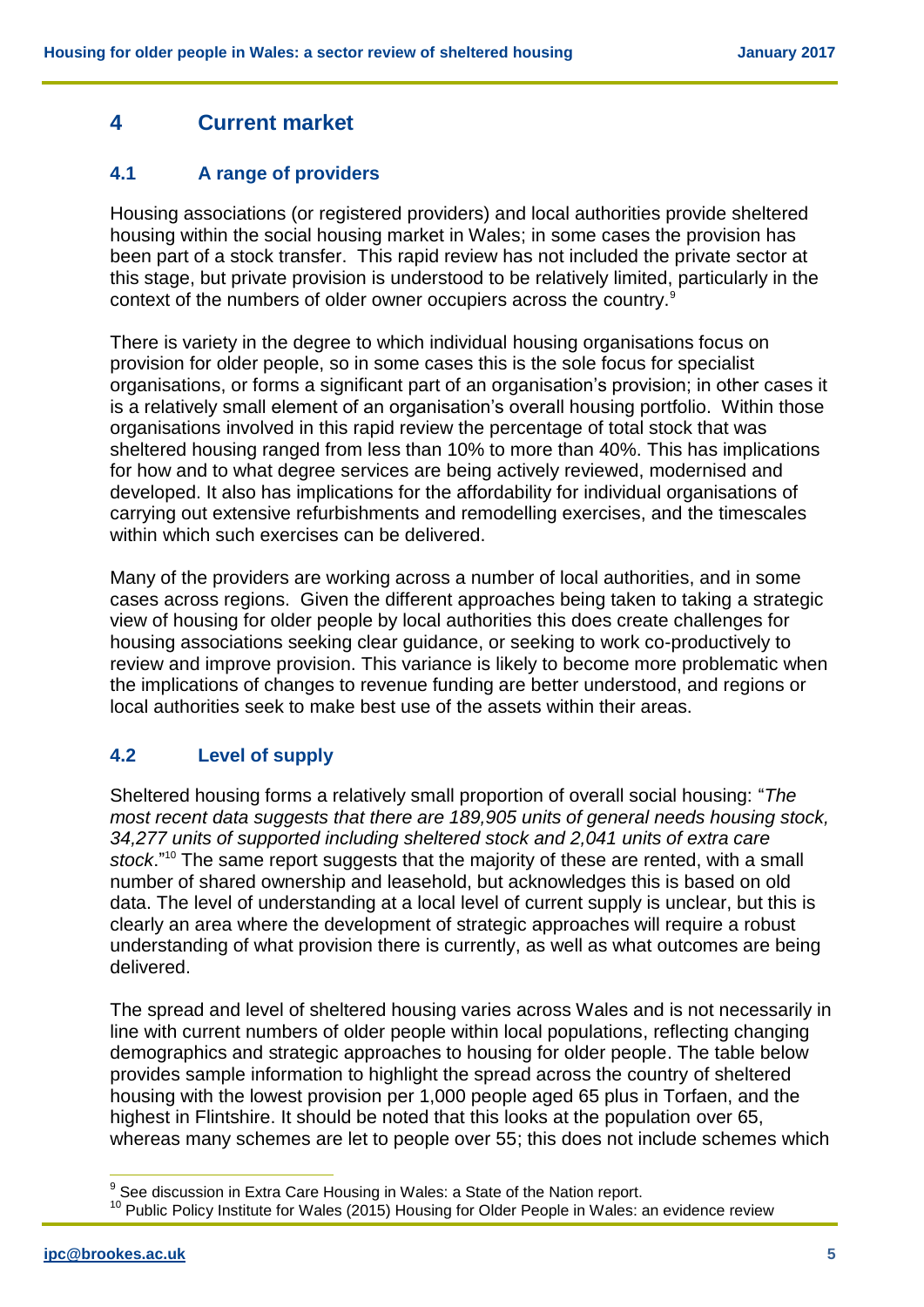are designated for older people but do not fall into the traditional definition of sheltered housing.

| <b>Sample local</b><br>authority | <b>Total sheltered</b><br>housing<br>(LA & RSL) | <b>Population over</b><br>65 (Daffodil) | Stock per 1,000<br>over <sub>65</sub> |
|----------------------------------|-------------------------------------------------|-----------------------------------------|---------------------------------------|
| Torfaen                          | 189                                             | 18,490                                  | 10                                    |
| Cardiff                          | 1,537                                           | 86,670                                  | 18                                    |
| Carmarthenshire                  | 877                                             | 43,110                                  | 20                                    |
| Ceredigion                       | 410                                             | 17,850                                  | 23                                    |
| <b>Blaenau Gwent</b>             | 816                                             | 13,600                                  | 60                                    |
| Newport                          | 1,640                                           | 25,980                                  | 63                                    |
| Powys                            | 2,315                                           | 35,380                                  | 65                                    |
| Denbighshire                     | 1,538                                           | 22,550                                  | 68                                    |
| Flintshire                       | 3,001                                           | 32,010                                  | 94                                    |

| Table 1: Provision of social rented sheltered housing 2015-2016 (illustrative |  |
|-------------------------------------------------------------------------------|--|
| sample)                                                                       |  |

Source: Stats Wales and Daffodil

If there is to be a robust approach to understanding and meeting the housing needs of older people, which reflects the aspirations of the whole older population (not just those who rent), there does appear to be a need for a detailed analysis of existing assets, whether in the form of housing or care homes. This will assist in understanding the options available to older people when their existing home is no longer meeting their needs, how this varies in different parts of the country, and how to ensure the best use is made of resources at a time when these resources are increasingly constrained. It will also highlight where there is overprovision, or where existing resources could be better directed towards other population groups.

## **5 Trends and opportunities**

The review has highlighted a variety of trends within the sector, relating to the buildings themselves, the support provided into them, demand trends, and the role sheltered housing is perceived to play within the wider housing, social care and health agenda. It is striking that even within a relatively small sample of providers there is significant variation in terms of the current status of their sheltered housing; anecdotally there is also significant variation in the degree and nature of the strategic approach being taken by local authorities and/or regional partnerships. This section describes these trends and the opportunities that could be considered going forward.

### **5.1 The "bricks and mortar"**

Amongst those providers interviewed, organisations are providing a range of age and type of buildings: for example, these include original almshouse provision, schemes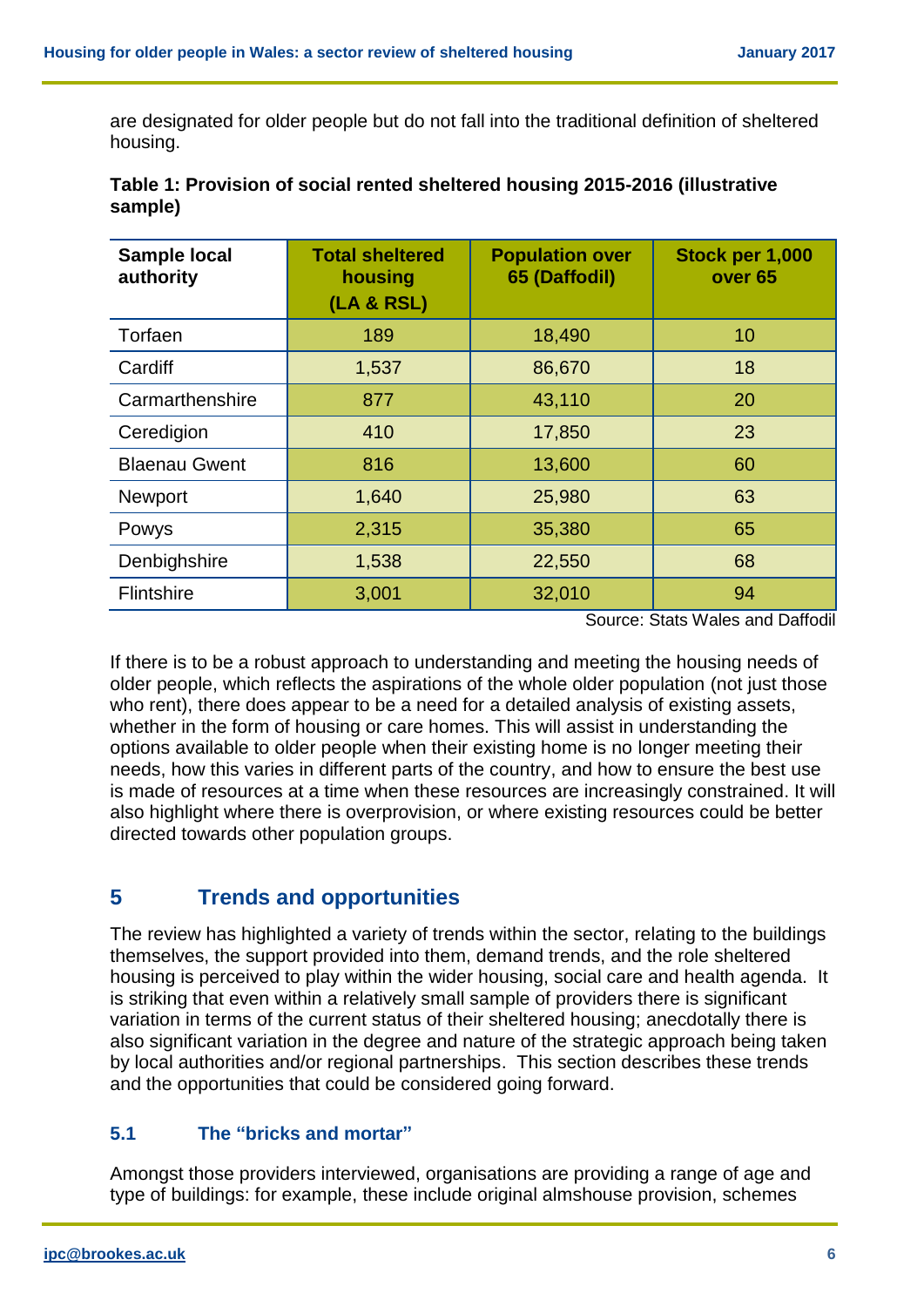developed post war, schemes built in the 1970's and 1980's, and schemes built this century. Many schemes continue to provide excellent housing and support for their residents, and interviewees cite examples of work carried out to ensure they met modern aspirations and expectations. However, on the basis of these interviews it is apparent that challenges include:

- Design: for example bedsitter or very small one bedroom accommodation which is not felt to meet current expectations, and which is likely to have falling demand over time.
- Accessibility: examples were provided of accommodation which could only be accessed by stairs (and where stair lifts could not be fitted), external environments which were inaccessible, such as including external steps or being located on hills.
- General condition: schemes had not always been prioritised for refurbishment particularly given the uncertainty of their future role. Some schemes were unattractive and had an institutionalised, old-fashioned feel.
- **Location: there were schemes in isolated locations, or in locations which had** changed over their lifetime and so now lacked community resources such as local shops.
- **Assistive technology: although all schemes had some form of alarm system, there** appears to be limited use of, or demand for, more sophisticated forms of assistive technology. It was suggested that although there had been pilots which had developed or showcased the potential of assistive technology these had not become mainstreamed as part of the wider health and social care system.

A number of interviewees describe how a review of all sheltered housing against agreed standards assists in the development of a strategic approach to the investment or disinvestment in sheltered housing. Whilst there are examples of this having taken place in Wales, there is no consistent approach measuring provision against an agreed set of criteria looking across condition, design, location, and taking into account local strategic approaches, and current and future aspirations of local communities.

Given the current pressures on the wider housing and care system a more robust and consistent approach is needed to ensure best use is made of resources:

*"Whether the stock is in the private sector, held by Registered Social Landlords / housing associations, or by the local authority, there is, as a part of reviewing supply, a need to explore how this might meet future housing need. This could entail reviewing quality (projection of long term maintenance costs), accessibility (whether the whole scheme is wheelchair accessible), value (land and property), location (proximity to neighbourhood facilities) and tenure (is this for all sectors of the community?)."<sup>11</sup>*

### **5.2 Demand for services**

It is common now for sheltered housing to be available for people over the age of 55, rather than being restricted on the over 65's or indeed the "older" old. From the interviews, it is apparent that this, perhaps unsurprisingly, presents challenges where people who are still at work, and who potentially have "other" support needs such as

<sup>&</sup>lt;sup>11</sup> Bligh, J and Kerslake, A (2011) Strategic Housing for Older People Resource Pack Paper A3: Understanding the local market for older people's housing, care and support. ADASS and Housing LIN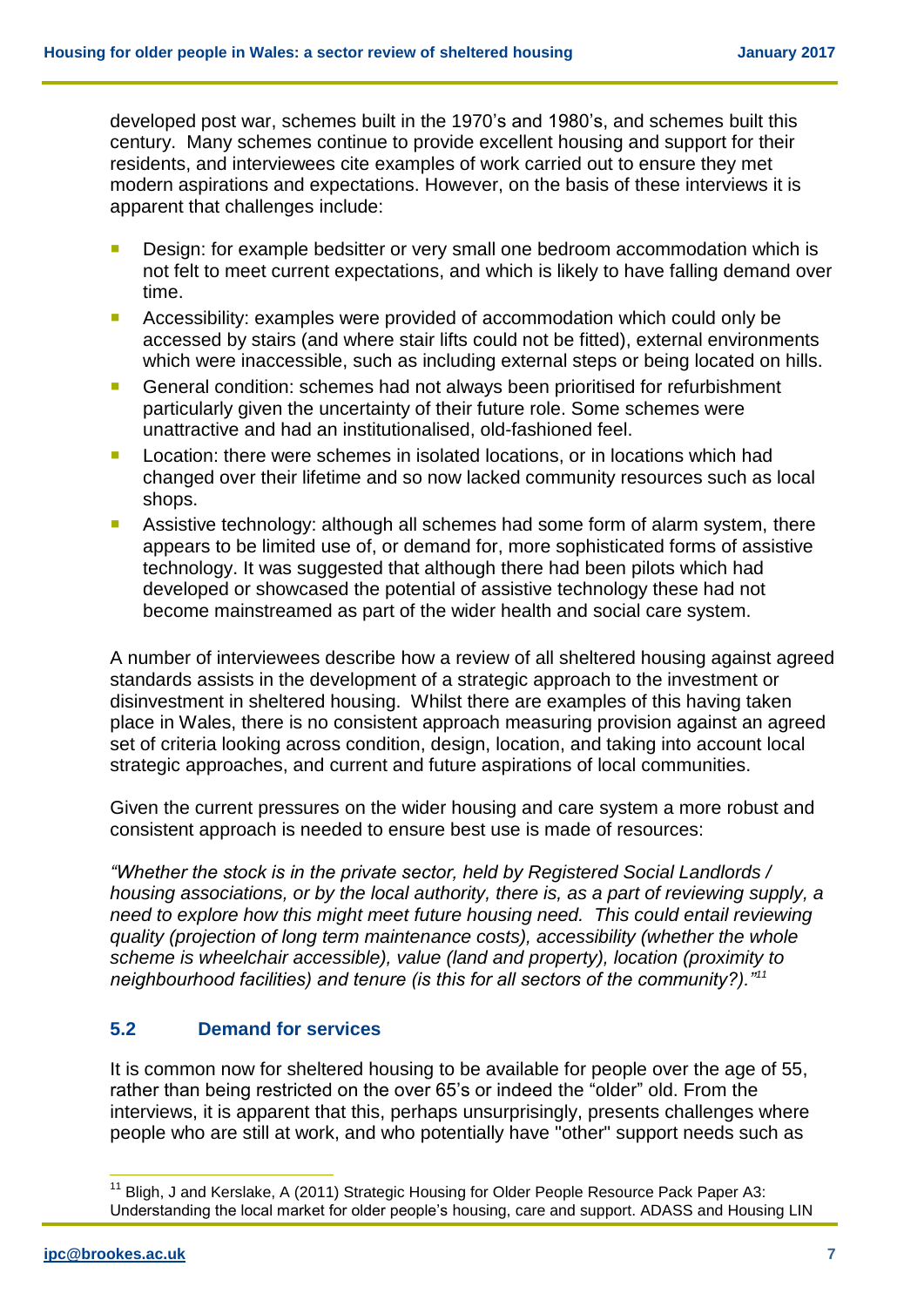substance misuse or mental health are being allocated to sheltered housing. In a number of cases, interviewees described how current healthy demand would be affected if the schemes were allocated only to people over 65, although the reasons for this varied and could be associated with the quality of the housing as much as overprovision in a given area.

In addition, there are schemes where the design, location or condition/appearance of the buildings has a significant impact on its desirability; some interviewees suggest that "sheltered housing" as a concept is considered undesirable, and suggest that a move away from this as a name might be helpful.

There is concern at potential competition from new forms of housing for older people which have been built or are being planned in a given area, with the impact this will have on demand for existing schemes. Whilst this is cited as an example of a lack of joined-up thinking or planning for older people in a given area, it clearly suggests that current provision is not of an appropriate standard, and a stronger strategic approach may result in the decommissioning of schemes.

The level and types of support available within a scheme can also affect desirability: where there is a good level of desirable services the scheme is likely to be more sustainable than one with little or no relevant support activities. It is therefore useful to understand which support services are most highly sought after, are effective at delivering outcomes for older people, and so which of these will fit best within the range of older peoples' and other types of supported housing.

It is understandable that in order to ensure best use of sheltered housing as an asset for the local community the age criteria could be varied to include "younger" people with support needs who would benefit from living in this type of community. However, this does and could present a challenge in terms of its identity and attractiveness as a choice for older people. There may be a case for having a form of supported housing that targets a particular age group or level of frailty associated with age with both design and support reflecting the needs of this group.

### **5.3 Housing related support**

It is clear that there are different approaches to the provision of support in sheltered housing schemes and no consistent sense of what is seen to be good practice across Wales.

There are examples of scheme managers who are no longer resident on site but otherwise their roles reflect the traditional "warden" service, with support provided to all residents. There are examples of the introduction of a needs based approach to the provision of support, and in some cases this is also on offer to older people living in the wider community. Similar differences are also apparent in the different approach to funding support services, ie whether they are funded in part or entirely by Supporting People funding, or by Housing Benefit.

Clearly local variation to meet local need is not an issue in itself, but given the uncertainty around both Supporting People and Housing Benefit in the future there does seem to be a case for Welsh Government to clarify the model of support (and its funding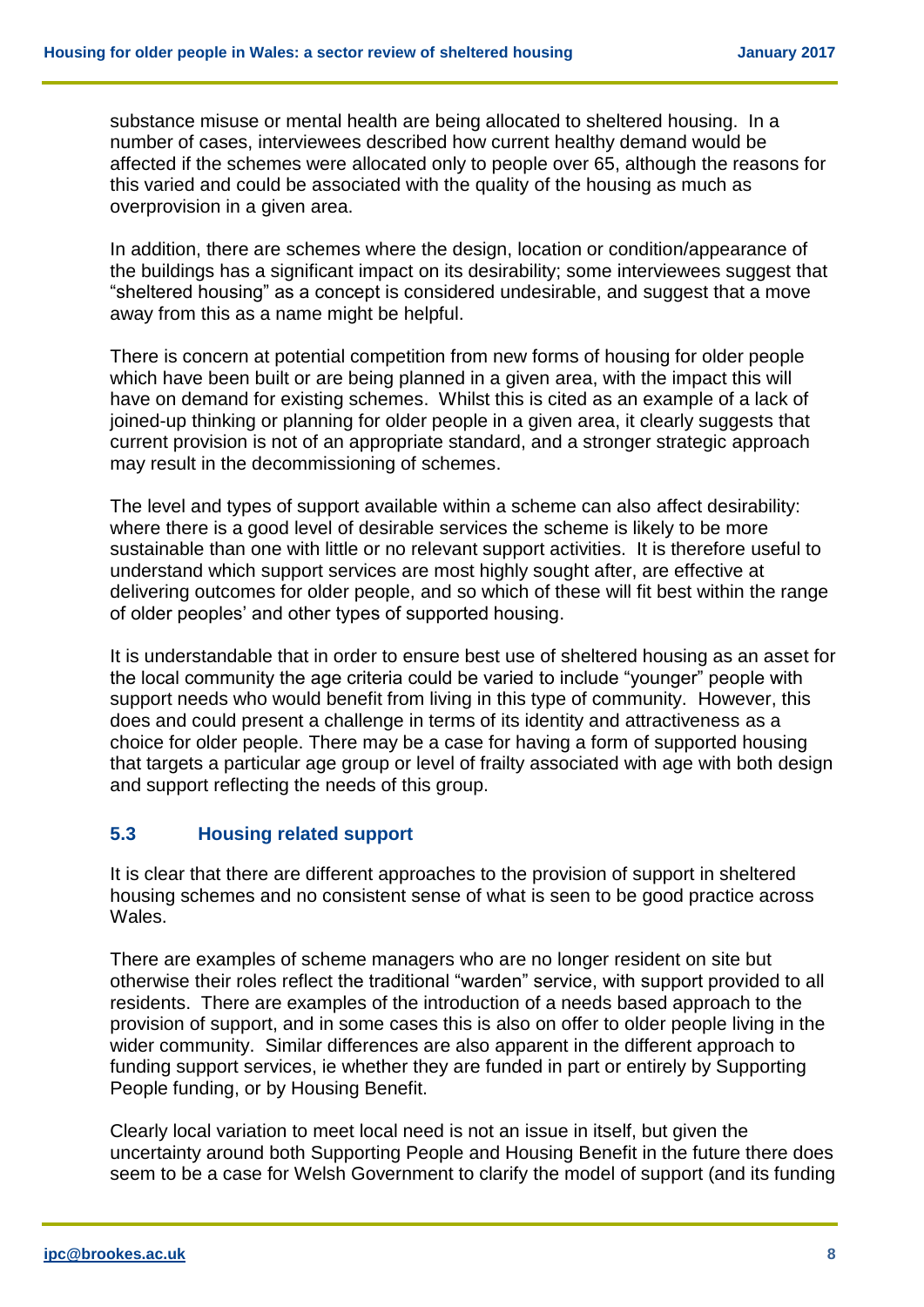mechanism) for the future. This will also clarify the potential opportunities around the provision of support for older people living in other forms of housing.

#### **5.4 A resource for the wider community**

Whilst a number of providers describe the role of schemes within local communities as a local resource or community hub, this approach is not being consistently developed or promoted. This may reflect the lack of strategic guidance on the opportunities that could or should be presented by the communal facilities often associated with sheltered housing.

There are examples of sheltered housing schemes offering additional services, such as providing a reablement service to facilitate hospital discharge, but on the basis of the interviews this does not appear to be very common.

#### **5.5 Strategic planning**

Given the current divergence in provision and approach across Wales, it is not surprising to find a similar divergence in the strategic approaches being taken to understand whether current provision is fit for the future, and how to tackle any challenges that understanding presented.

It appears from interviews that providers are using the Wales Housing Quality Standards programme as an opportunity to review existing schemes, but it is less clear whether this includes consideration of best practice in older people's housing design or taking a more strategic review of housing for older people drawing in all types of provision.

The lack of certainty around revenue funding is certainly hampering any strategic approach, as it is not clear whether schemes will be financially sustainable into the future. Given this, it is even more important that providers and commissioners work together to understand, plan for, and develop the future market for housing for older people. There needs to be a shared understanding of the risk associated with investment, the need to disinvest, and how to ensure any revenue funding is targeted and delivers outcomes as effectively as possible. There may be a role for Welsh Government or other national agencies in promoting effective strategic approaches in this area as a valuable way of developing capacity and capability across the system.

## **6 Housing for older people in the future?**

This rapid review of the sector highlights the need for a strategic approach to the commissioning and delivery of housing, and specifically sheltered housing, that is age friendly, enables care and support to be provided, and supports the wider health, housing and social care agendas. The following sections consider the implications of this for local authorities and for providers of sheltered housing, albeit with many of these extending to a wider consideration of housing for older people.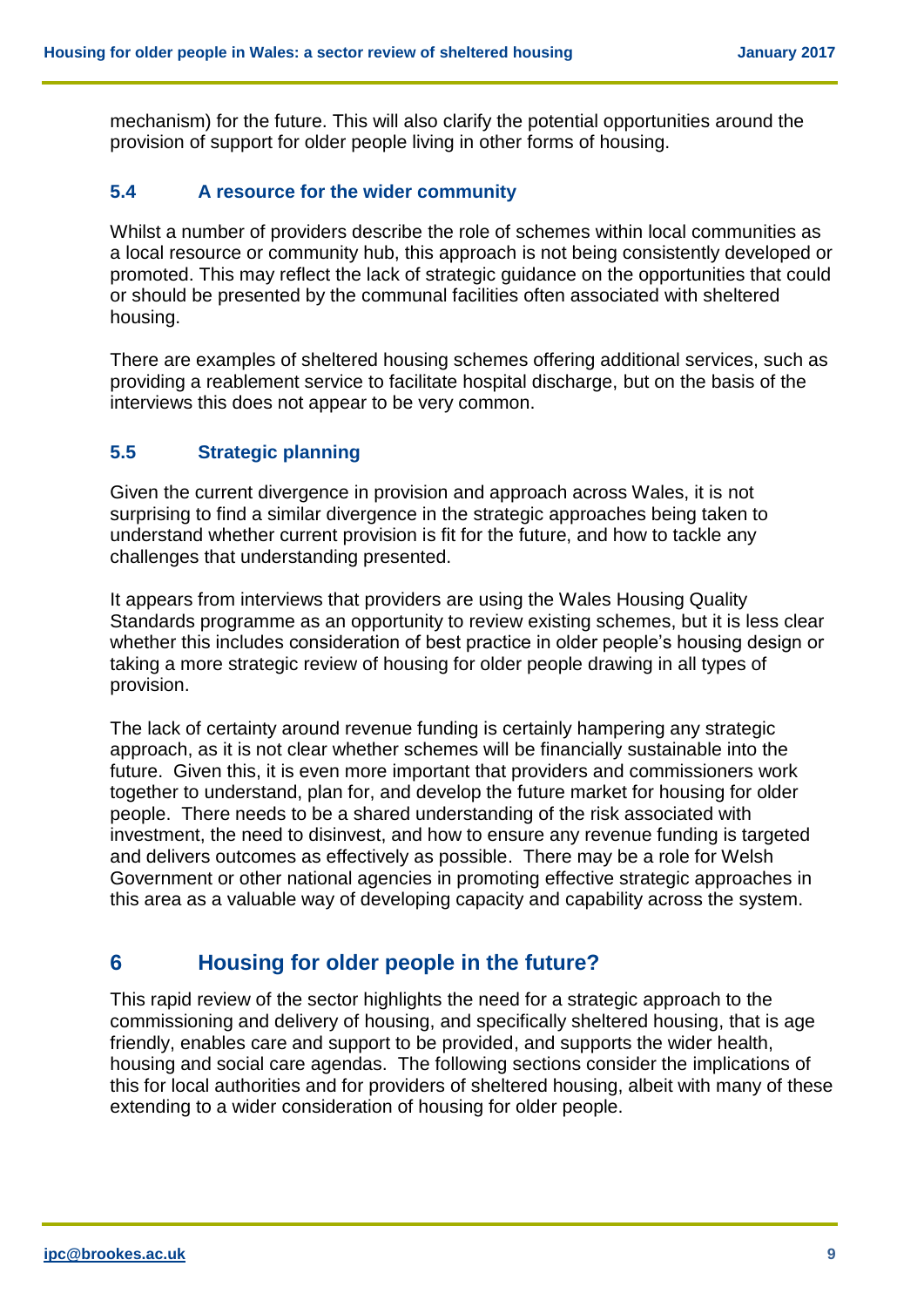#### **6.1 The agenda for local authorities**

As noted above, there are many strategic drivers influencing the agenda for local authorities in this area. So, for example, the Social Services and Wellbeing (Wales) Act 2014 requires consideration of an individual's wellbeing and a focus on prevention and early intervention; the appropriateness of housing and housing related support is seen as an important contributory factor to wellbeing, particularly but not only for older people. The financial pressures and uncertainties around revenue funding mean that local authorities need to be clear how they are making the best use of what is likely to be a significant local asset within their communities.

The mechanisms for developing a strategic approach are varied, but typically include considering research and good practice; analysing population need, demand, existing services and resources; and reviewing performance and activity data. The strategic approach can then be set out in a Joint Statement of Strategic Intent, Market Position Statements, Commissioning Strategies and Business Plans; the key here is to be clear on the purpose and audience for the document. So, the specific activities required in relation to sheltered housing are:

- **Develop an understanding of what housing there currently is within the region, how** well it is supporting outcomes for older people, and whether it is fit for the future.
- **Develop a shared understanding across partners of what good looks like in terms of** housing for older people, so as to enable the assessment of current provision which is robust, but also to ensure it reflects local strategic and operational drivers. This is likely to include:
	- **Design standards which ensure housing (internally and externally) is accessible** and attractive.
	- The use of design to enhance the quality of life of all residents, notably, but not only those living with dementia.
	- **Location which enables social inclusion and engagement, and which supports** the development of resilient communities.
	- **Housing as a community resource, thus providing benefit to those living nearby** as well as within schemes.
- **Develop a shared understanding of how best to commission and deliver support for** those living in this form of housing, which delivers outcomes for residents and is both affordable and sustainable.
- **Ensure the delivery of housing that sits within and complements the wider range of** services within a locality, and supports the delivery of wider outcomes, particularly around well-being.
- **Develop a partnership approach to working with providers which maximises the** potential to draw on their expertise and resources to deliver the outcomes needed for local communities. This should include drawing providers in to contribute to the agendas of local and regional health and social care partnerships, facilitating any cross sector working as needed to deliver outcomes.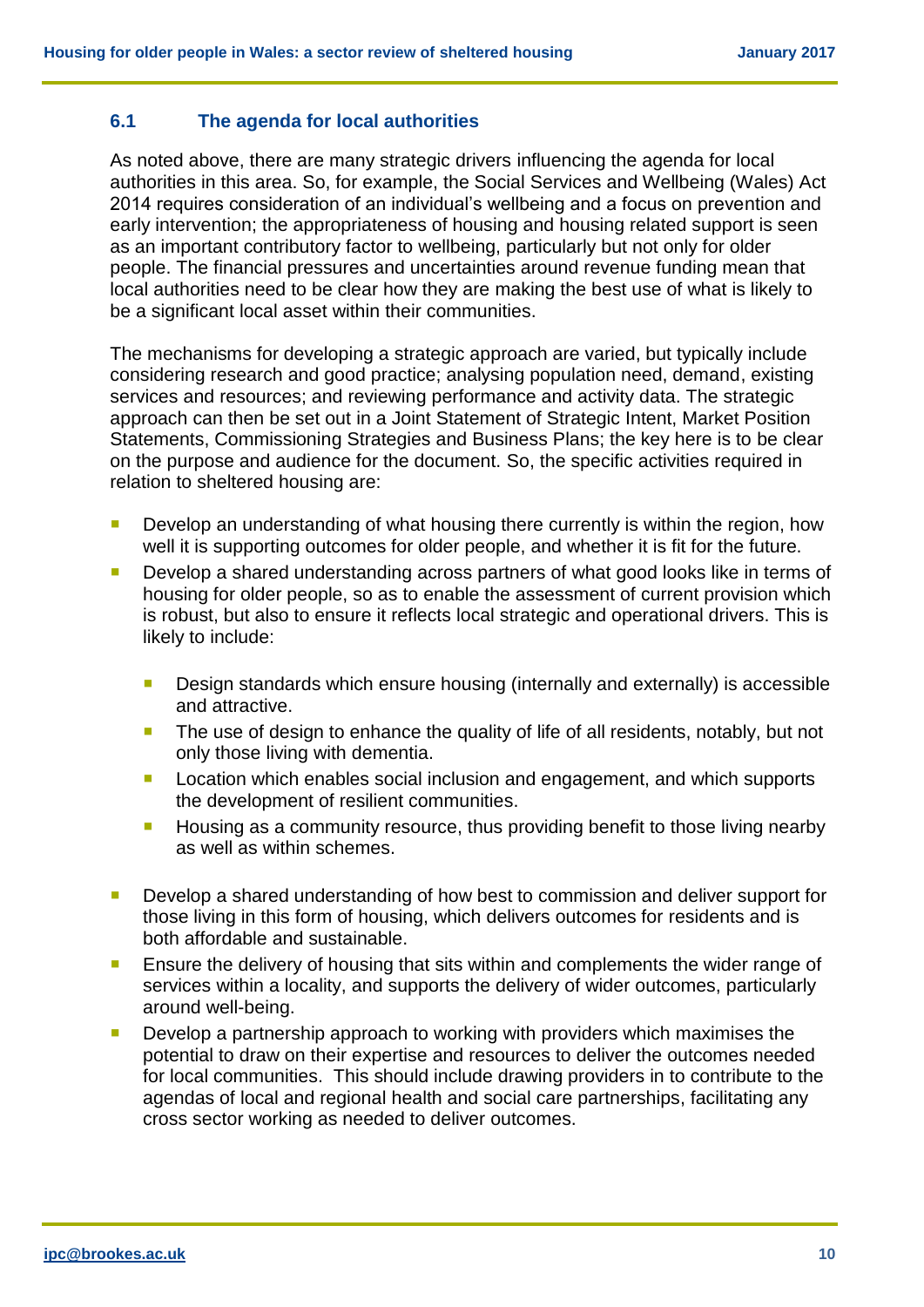#### **6.2 The agenda for providers**

Whilst there is significant variety in the type of providers of sheltered housing, each will want to ensure their business planning takes account of key risks as well as key opportunities in the areas within which they work. It is therefore critical that they have a good understanding of the degree to which their asset is fit for purpose, both now and into the future. They will also need to be aware of the potential market for their services, and how demand and expectations are likely to shift in the future; this should include a good understanding of the requirements of local housing, health and social care commissioners in terms of housing for older people. Finally, given the current uncertainties around revenue funding in particularly, they will need to be planning options for addressing any threats to their business model.

So, the specific activities in relation to sheltered housing are:

- Develop a good understanding of current stock, including an appraisal against good practice in older people's housing design, and an assessment of the outcomes being delivered by current services.
- Work with local health and social care commissioners to ensure a clear understanding of how sheltered housing fits within the local health and well-being agenda, as part of the wider system.
- Test the future market for this (and other) forms of housing for older people, drawing on waiting list information, but incorporating a wider scan of potential demand understanding the reasons for the housing choices made by individuals, their families and professionals.<sup>12</sup>
- **Develop an organisational vision for housing and related services for older people** which can be promoted within the sector, and in particular with commissioners and other potential funders.
- **Develop a robust strategy or business plan for sheltered housing as a form of** housing for older people, which includes sensitivity analyses testing out the impact of likely changes to revenue (and capital) funding in the future. This should include a planned approach to any redesign or decommissioning of existing services.
- Proactively engage with health and social care partnerships locally and regionally to support the delivery of outcomes for older people.

## **7 The Institute of Public Care**

This report has been written by Juliet Bligh from the Institute of Public Care at Oxford Brookes University. The Institute works with central and local government, private and voluntary sectors, Registered Providers, and the NHS across Wales and the rest of the UK. We aim to enhance the impact and effectiveness of services through analysis, evaluation and redesign, help with implementing change, skills development, information management and knowledge exchange.

Recent work of relevance to this paper includes:

 $\overline{\phantom{a}}$ <sup>12</sup> See, as an example approach Institute of Public Care (2007) **Anticipating Future Needs**